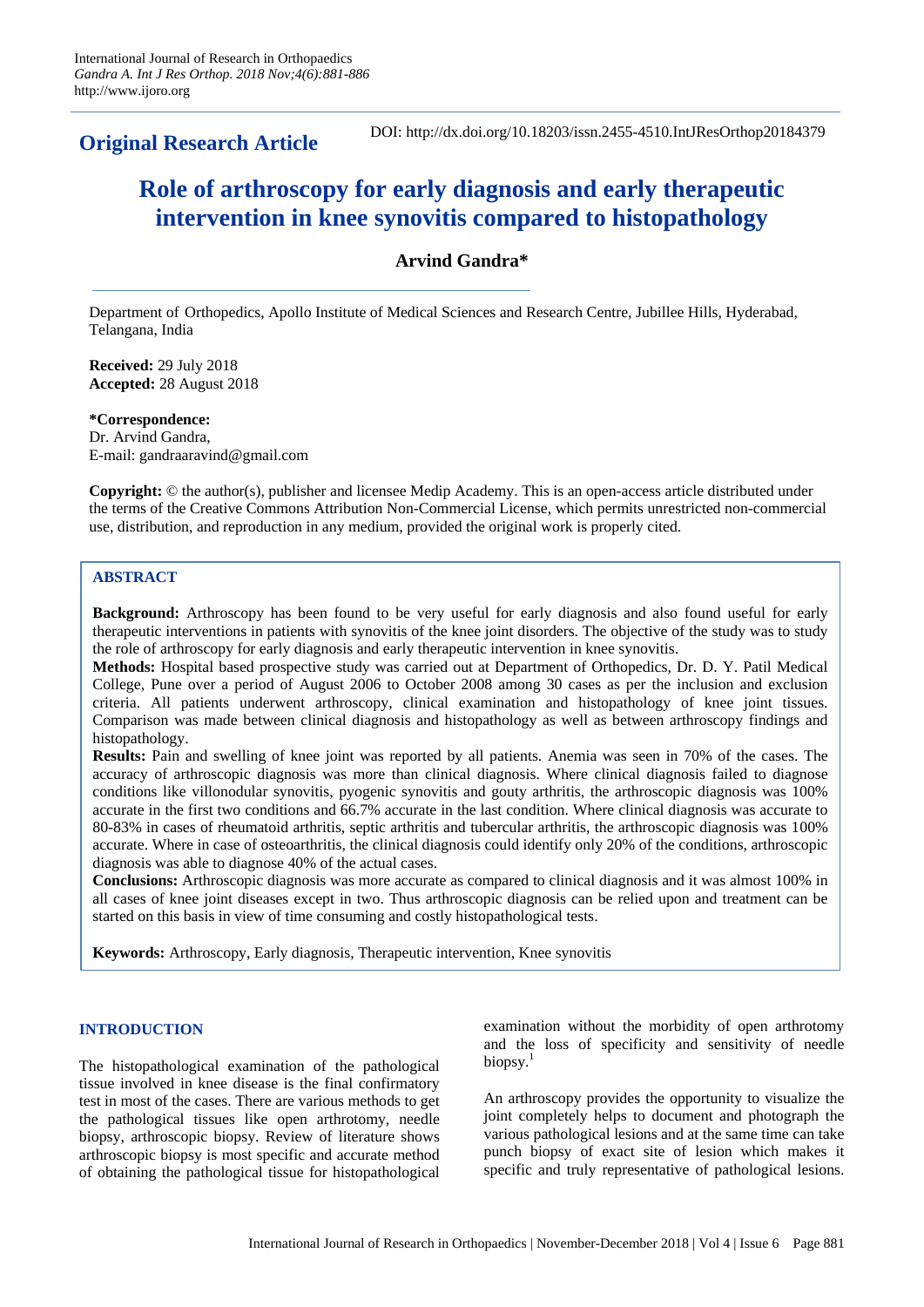The concept of not only visualizing the knee joint but also treating the problem without producing much damage and resulted in the concept of minimal invasive survey i.e. arthroscopy and its extension for diagnosis and treatment of various knee conditions.<sup>2</sup>

Arthroscope has dramatically changed the way in which orthopedic surgeon approaches the diagnosis and treatment of a variety of joint ailments, especially of knee. A high degree of accuracy is clearly possible once a surgeon gains experience in arthroscopic techniques. The low morbidity and drapid rehabilitation and early return of patient back to job associated with arthroscopy make the procedure justifiable in variety of joint disorders as a possible adjunct to diagnosis and as a treatment modality in itself $3$ 

The knee joint is the largest articulation in the body and is the joint most commonly injured due to its complex anatomic structure. It is one of the commonly affected joints in various rheumatological conditions. As like the other synovial joints, it is prone to be affected by various pathological conditions ranging from infection, trauma, rheumatic and rheumatoid arthritis, hematological and coagulation disorders and various other pathologies. All of these diseases present as knee swelling and synovitis and pose a challenge for clinical diagnosis.<sup>4</sup>

Symptom complex of pain, swelling and stiffness labeled as arthritis is a common entity of all age groups and prevalent in either sex. Many remain unrelieved of symptomatology with usual analgesics. Arthritis usually presents as monoarticular and poly articular lesion. Mono articular lesion often follows trauma or infection while poly articular lesions are commonly seen in rheumatoid pathology.<sup>5</sup>

## **METHODS**

## *Study design*

Hospital based prospective study.

## *Place of the study*

Present study was carried out at Department of Orthopedics, Dr. D. Y. Patil Medical College, Pune.

#### *Duration of the study*

The study was carried out over a period of August 2006 to October 2008.

#### *Sample size of the study*

Over the study period, it was possible to include a total of 30 cases as per the inclusion and exclusion criteria of the present study.

*Inclusion criteria:* Patients with clinical symptoms of knee swelling, pain in range of movements; patients with combined lesions with ligament laxity; patients willing to participate in the present study were included.

*Exclusion criteria:* Patients suffering from severe systemic diseases; bed ridden patients; patients not willing to participate were excluded from the study.

The clinical diagnosis was based on careful history, physical examination and standard roentgenograms. Clinical examination included range of movements of knee joints, valgus and varus stress test, anterior and posterior drawer test, Lachman test and McMurrays tests. All selected patients were told about the arthroscopic procedure.

Necessary investigations in the form of relevant blood examination like Hemogram, CRP, and arthritic profile were done along with X rays of the knee after taking necessary consent from the patients.

We used following equipments for diagnostic and therapeutic arthroscopy: 30 forward oblique arthroscope, arthroscope trocar and canula, fibro optic cable, xenon light source, endoscopic video camera, television monitor, motorized shaving system and operating instruments like probe, suction canula, 3.4 mm punch biopsy forceps. All optical instruments and cables were soaked in activated gluten aldehyde (cidex) for 60 min. Other operative instruments were sterilized by routine autoclaving.

In all patients pneumatic tourniquet with pressure maintaining 300 mmHg was used. In most cases, spinal anesthesia was preferred over other types of anesthesia. Upon arrival in the operation theatre, patients affected knee was identified and confirmed and was scabbed with savlon and betadine for five minutes. The region from mid thigh to foot was scabbed and painted as for arthroscopy in strict aseptic conditions.

The drapes were carefully placed and clipped with the prepared foot being sealed off in strict towels and sheets so that the knee could be maneuvered without possibility of contamination and disturbance of drapes. Use of plastic sheets and adhesive incise drapes were used to seal the field from wet contamination. Normal saline was used in all cases for irrigation. 2 liter plastic bags of normal saline were suspended at least 1.5 m above the level of patient and plastic bags were connected with special large bore plastic tubing to the inflow tube of the arthroscope canula.

Antero-lateral position was preferred for routine arthroscopy. The probing and arthroscopy operative instrument was used via anteromedial portals. The portals were inter-changed as required and accessory portals were used. The knee joint was examined in the following sequence: supra patellar pouch patella femoral pouch,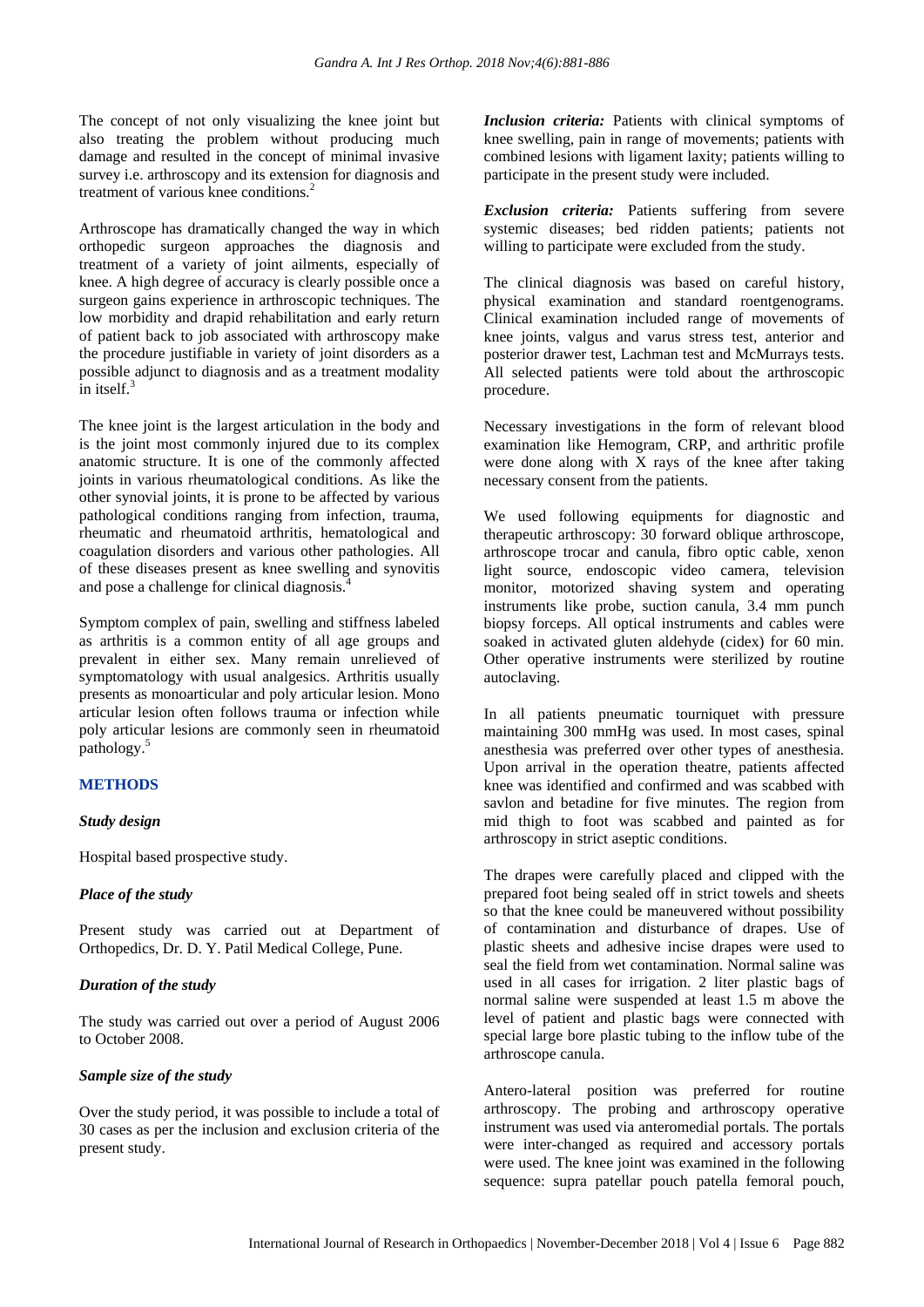medial gutter, medial compartment, lateral compartment and gutter and lastly posteromedial compartment. After initial arthroscopic inspection, the structures like anterior cruciate ligament, medial and lateral menisci, tested and seen for their integrity and consistency. After immediately making the entry portals the synovial fluid was collected. After viewing the structures and compartment the findings were documented and photographed digitally. Then using 4 mm punch biopsy forceps synovial biopsy was done and the tissue was fixed in 10% normal saline. The synovial fluid was sent for cytology, culture and for biochemistry.

The data was analyzed using proportions.

#### **RESULTS**

#### **Table 1: Distribution of cases as per clinical picture.**

| <b>Clinical picture</b>         | <b>Number</b> | $\frac{0}{0}$ |
|---------------------------------|---------------|---------------|
| Pain                            | 30            | 100           |
| <b>Swelling</b>                 | 30            | 100           |
| <b>Restriction of movements</b> | 13            | 43.3          |
| <b>Redness</b>                  | 8             | 26.7          |
| <b>Morning stiffness</b>        | 5             | 16.7          |
| Fever                           | 4             | 13.3          |
| <b>Chills</b>                   |               | 3.3           |
| <b>Malaise</b>                  |               | 3.3           |
| Weakness                        | 2             | 67            |

Pain and swelling of knee joint was reported by all patients. This was followed by restriction of movements which was reported by 43.3% of the cases while morning stiffness was reported by 16.7% of the cases. Fever was present in 13.3% of the cases while there was one case each of chills and malaise.

## **Table 2: Distribution of cases as per investigations.**

|                | <b>Number</b> | $\frac{0}{0}$ |
|----------------|---------------|---------------|
| Yes            | 21            | 70            |
| N <sub>0</sub> | 09            | 30            |
| Positive       | 10            | 33.3          |
| Negative       | 20            | 66.7          |
| Positive       |               |               |
| Negative       | 30            | 100           |
| Positive       | 5             | 16.7          |
| Negative       | 25            | 83.3          |
|                |               |               |

Mean WBC count: 11520+2990.1

Anemia was seen in 70% of the cases. CRP was positive in one third of the cases. No patient was found positive for ASO titer. Five patients (16.7%) were having positive RA factor. The mean WBC count was  $11520\pm2990.1$ .

Overall in 12 cases the clinical diagnosis differed from that of gold standard i.e. histopathology. In three cases the diagnosis was chronic non specific synovitis but it turned out to be Osteoarthritis on histopathology. In one case the clinical diagnosis was chronic non specific synovitis but it turned out to be pyogenic synovitis on histopathology. In one case the clinical diagnosis was chronic non specific synovitis but it turned out to be Villonodular synovitis s on histopathology. In three cases the diagnosis was septic arthritis but it turned out to be gouty arthritis on histopathology.

## **Table 3: Number of cases of clinical diagnosis differed from histopathological diagnosis.**

| <b>Clinical diagnosis</b>      | <b>Histopathological diagnosis</b> | <b>Number</b> | $\overline{\mathbf{0}}$ |
|--------------------------------|------------------------------------|---------------|-------------------------|
| Chronic non specific synovitis | <b>Osteoarthritis</b>              |               | 33.3                    |
| Chronic non specific synovitis | Pyogenic synovitis                 |               | 8.3                     |
| Chronic non specific synovitis | Villonodular synovitis             |               | 8.3                     |
| <b>Septic arthritis</b>        | Gouty arthritis                    |               | 25                      |
| <b>Septic arthritis</b>        | Tubercular synovitis               |               | 8.3                     |
| <b>Tubercular synovitis</b>    | Septic arthritis                   |               | 8.3                     |
| <b>Osteoarthritis</b>          | Rheumatoid arthritis               |               | 8.3                     |
| <b>Total</b>                   |                                    | 12            | 100                     |

#### **Table 4: Number of cases of arthroscopic diagnosis differed from histopathological diagnosis.**

| <b>Arthroscopic diagnosis</b>  | <b>Histopathological diagnosis</b> | <b>Number</b> | <b>V<sub>n</sub></b> |
|--------------------------------|------------------------------------|---------------|----------------------|
| Chronic non specific synovitis | <b>O</b> steoarthritis             |               |                      |
| <b>Septic arthritis</b>        | Gouty arthritis                    |               |                      |
| <b>Total</b>                   |                                    |               | 00                   |

Overall in four cases only the arthroscopic diagnosis differed from that of histopathology findings. In three cases the arthroscopic diagnosis was chronic non specific synovitis but it turned out to be Osteoarthritis on histopathology. In one case the clinical diagnosis was septic arthritis but it turned out to be Gouty arthritis on histopathology.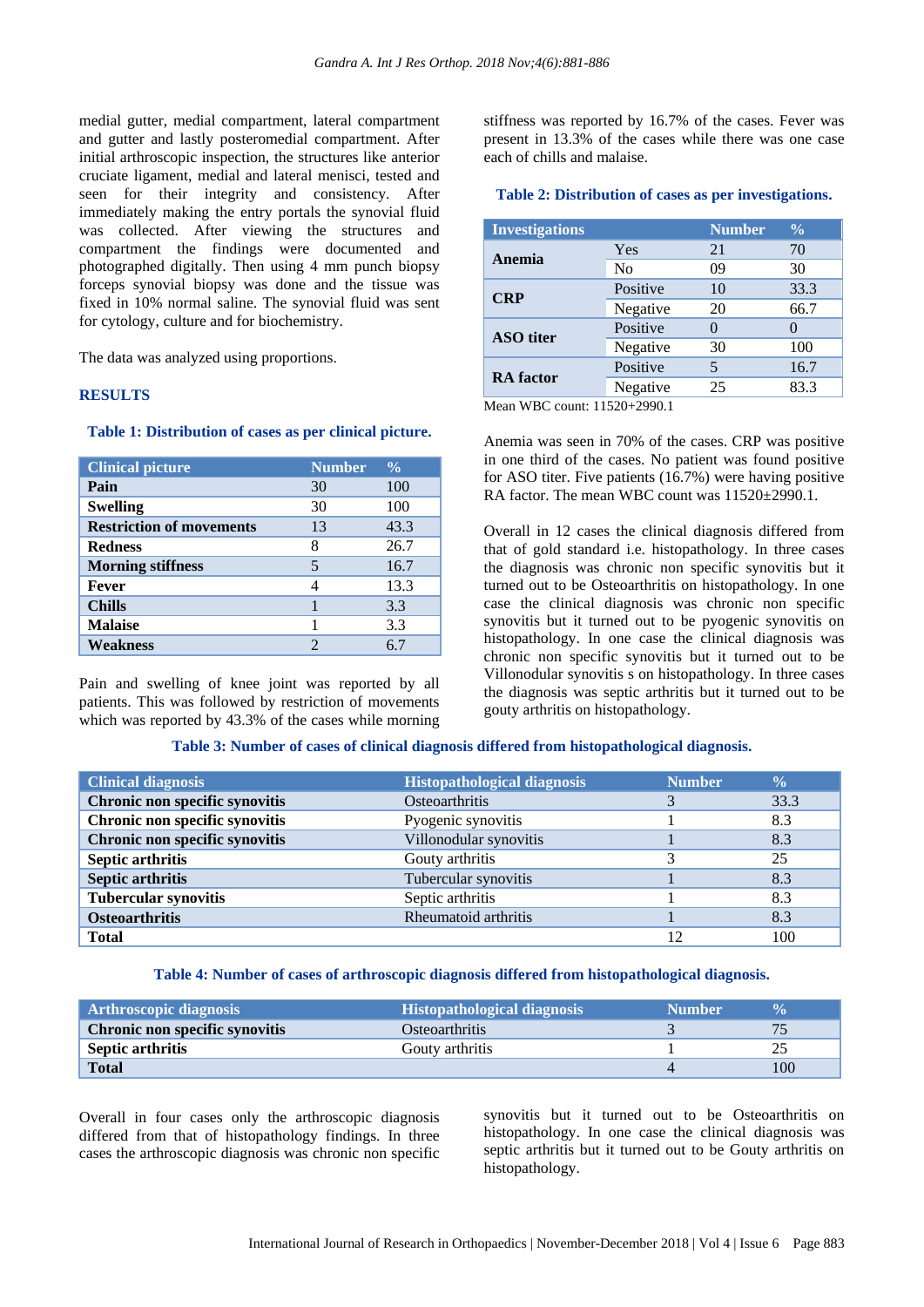| <b>Histopathological diagnosis</b> | <b>Correlated with</b><br>histopathological<br>diagnosis | Not correlated with<br>histopathological<br>diagnosis | <b>Total</b> | <b>Overall</b><br>$\alpha$ accuracy $(\% )$ |
|------------------------------------|----------------------------------------------------------|-------------------------------------------------------|--------------|---------------------------------------------|
| <b>Rheumatoid arthritis</b>        |                                                          |                                                       |              | 80                                          |
| <b>Septic arthritis</b>            |                                                          |                                                       |              | 80                                          |
| <b>Osteoarthritis</b>              |                                                          |                                                       |              | 20                                          |
| <b>Gouty arthritis</b>             |                                                          |                                                       |              |                                             |
| <b>Tubercular synovitis</b>        |                                                          |                                                       |              | 83.3                                        |
| <b>Traumatic synovitis</b>         |                                                          |                                                       |              | 100                                         |
| Villonodular synovitis             |                                                          |                                                       |              |                                             |
| Pyogenic synovitis                 |                                                          |                                                       |              |                                             |
| Chronic non specific synovitis     |                                                          |                                                       |              | 100                                         |

## **Table 5: Accuracy of clinical diagnosis in comparison to histopathological diagnosis.**

#### **Table 6: Correlation between histopathological and arthroscopic diagnosis in the study group.**

| <b>Histopathological diagnosis</b> | <b>Correlated with</b><br>histopathological<br>diagnosis | Not correlated with<br>histopathological<br>diagnosis | <b>Total</b> | <b>Overall</b><br>accuracy |
|------------------------------------|----------------------------------------------------------|-------------------------------------------------------|--------------|----------------------------|
| <b>Rheumatoid arthritis</b>        |                                                          |                                                       |              | 100                        |
| Septic arthritis                   |                                                          |                                                       |              | 100                        |
| <b>Osteoarthritis</b>              |                                                          |                                                       |              | 40                         |
| <b>Gouty arthritis</b>             |                                                          |                                                       |              | 66.7                       |
| <b>Tubercular synovitis</b>        |                                                          |                                                       |              | 100                        |
| <b>Traumatic synovitis</b>         |                                                          |                                                       |              | 100                        |
| Villonodular synovitis             |                                                          |                                                       |              | 100                        |
| Pyogenic synovitis                 |                                                          |                                                       |              | 100                        |
| Chronic non specific synovitis     |                                                          |                                                       |              | 100                        |

**Table 7: Comparison between accuracy of clinical diagnosis and arthroscopic diagnosis.**

| <b>Histopathological diagnosis</b> | <b>Overall accuracy of clinical</b><br>diagnosis $(\% )$ | <b>Overall accuracy of arthroscopic</b><br>diagnosis $(\%)$ |
|------------------------------------|----------------------------------------------------------|-------------------------------------------------------------|
| <b>Rheumatoid arthritis</b>        | 80                                                       | 100                                                         |
| Septic arthritis                   | 80                                                       | 100                                                         |
| <b>Osteoarthritis</b>              | 20                                                       | 40                                                          |
| <b>Gouty arthritis</b>             |                                                          | 66.7                                                        |
| <b>Tubercular synovitis</b>        | 83.3                                                     | 100                                                         |
| <b>Traumatic synovitis</b>         | 100                                                      | 100                                                         |
| Villonodular synovitis             |                                                          | 100                                                         |
| <b>Pyogenic synovitis</b>          |                                                          | 100                                                         |
| Chronic non specific synovitis     | 100                                                      | 100                                                         |

The accuracy of clinical diagnosis in comparison to histopathological diagnosis was 100% in case of traumatic arthritis and chronic non specific synovitis. It was 80% or more in cases of rheumatoid arthritis, septic arthritis and tubercular synovitis. It was very low or zero percent in cases of gouty arthritis, villonodular synovitis and pyogenic synovitis.

The accuracy of arthroscopic diagnosis was found to be 100% in cases of rheumatoid arthritis, septic arthritis, tubercular synovitis, traumatic synovitis, villonodular synovitis, pyogenic synovitis, and chronic non specific synovitis. It was 66.7% in case of gouty arthritis and 40% in case of osteoarthritis.

Thus it can be seen from the above table that the accuracy of arthroscopic diagnosis was more than clinical diagnosis. Where clinical diagnosis failed to diagnose conditions like villonodular synovitis, pyogenic synovitis and gouty arthritis, the arthroscopic diagnosis was 100% accurate in the first two conditions and 66.7% accurate in the last condition. Where clinical diagnosis was accurate to 80-83% in cases of rheumatoid arthritis, septic arthritis and tubercular arthritis, the arthroscopic diagnosis was 100% accurate. Where in case of osteoarthritis, the clinical diagnosis could identify only 20% of the conditions, arthroscopic diagnosis was able to diagnose 40% of the actual cases.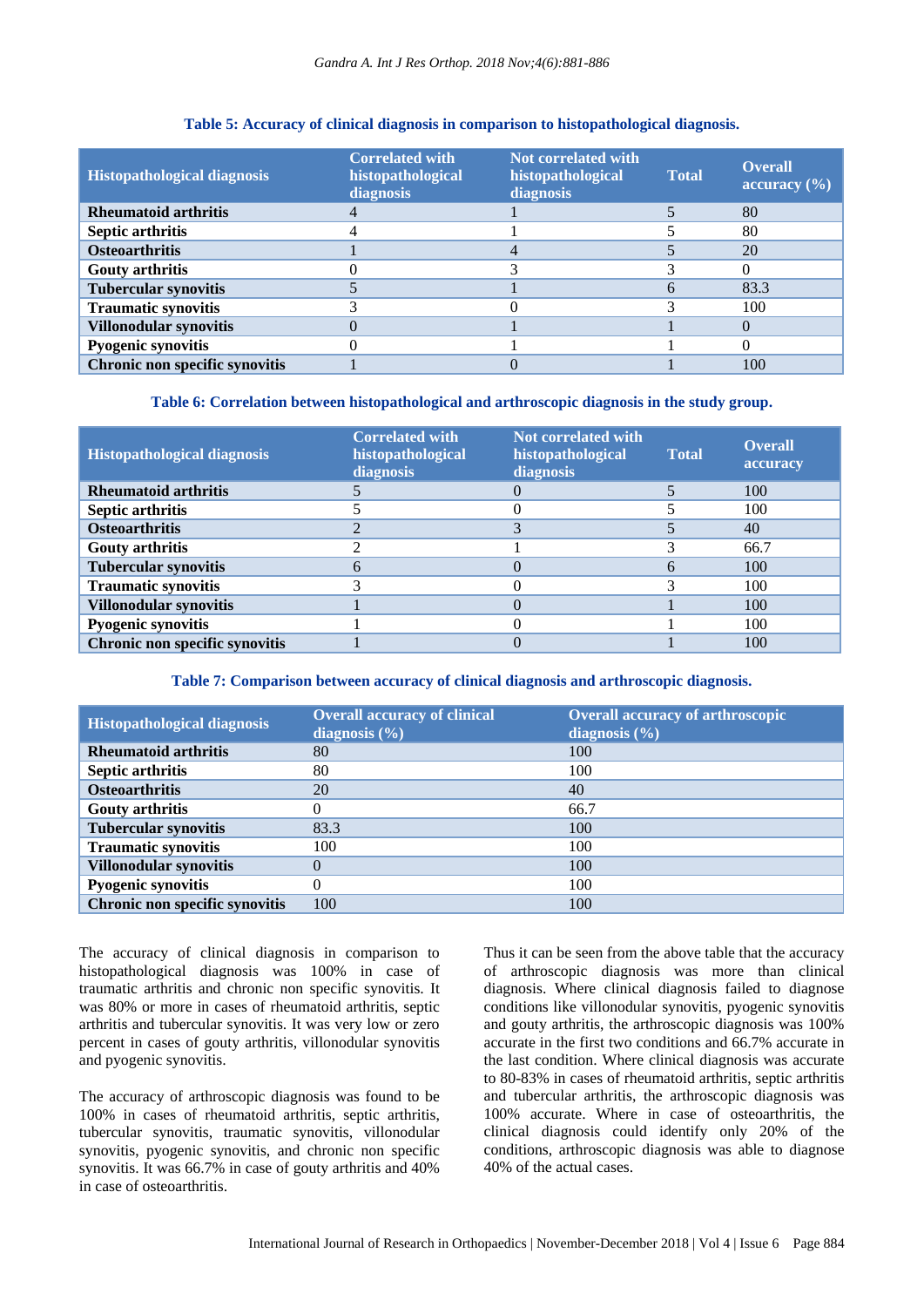#### **DISCUSSION**

Pain and swelling of knee joint was reported by all patients. This was followed by restriction of movements which was reported by 43.3% of the cases while morning stiffness was reported by 16.7% of the cases. Fever was present in 13.3% of the cases while there was one case each of chills and malaise.

Anemia was seen in 70% of the cases. CRP was positive in one third of the cases. No patient was found positive for ASO titer. Five patients (16.7%) were having positive RA factor. The mean WBC count was  $11520\pm 2990.1$ .

Overall in 12 cases the clinical diagnosis differed from that of gold standard i.e. histopathology. In three cases the diagnosis was chronic non specific synovitis but it turned out to be Osteoarthritis on histopathology. In one case the clinical diagnosis was chronic non specific synovitis but it turned out to be pyogenic synovitis on histopathology. In one case the clinical diagnosis was chronic non specific synovitis but it turned out to be villonodular synovitiss on histopathology. In three cases the diagnosis was Septic arthritis but it turned out to be gouty arthritis on histopathology.

Overall in four cases only the arthroscopic diagnosis differed from that of histopathology findings. In three cases the arthroscopic diagnosis was chronic non specific synovitis but it turned out to be osteoarthritis on histopathology. In one case the clinical diagnosis was Septic arthritis but it turned out to be gouty arthritis on histopathology.

The accuracy of clinical diagnosis in comparison to histopathological diagnosis was 100% in case of traumatic arthritis and chronic non specific synovitis. It was 80% or more in cases of rheumatoid arthritis, septic arthritis and tubercular synovitis. It was very low or zero percent in cases of gouty arthritis, villonodular synovitis and pyogenic synovitis.

The accuracy of arthroscopic diagnosis was found to be 100% in cases of rheumatoid arthritis, septic arthritis, tubercular synovitis, traumatic synovitis, villonodular synovitis, pyogenic synovitis, and chronic non specific synovitis. It was 66.7% in case of gouty arthritis and 40% in case of osteoarthritis.

Thus it can be seen from the above table that the accuracy of arthroscopic diagnosis was more than clinical diagnosis. Where clinical diagnosis failed to diagnose conditions like villonodular synovitis, pyogenic synovitis and gouty arthritis, the arthroscopic diagnosis was 100% accurate in the first two conditions and 66.7% accurate in the last condition. Where clinical diagnosis was accurate to 80-83% in cases of rheumatoid arthritis, septic arthritis and tubercular arthritis, the arthroscopic diagnosis was 100% accurate. Where in case of osteoarthritis, the clinical diagnosis could identify only 20% of the conditions, arthroscopic diagnosis was able to diagnose 40% of the actual cases.

Vordenbaumen et al on correlation analysis found that synovitis was correlated with DAS 28 with a correlation coefficient of 0.74, with CRP with a correlation coefficient of 0.69 and with US 7 with a correlation coefficient of 0.66 and all these correlations were statistically significant.<sup>6</sup> After six months there was a reduction in the DAS 28 among all patients. The authors concluded that arthroscopy is a very good diagnostic tool over clinical diagnosis and can identify patients with definitive diagnosis for those patients who were missed by clinical means. We also concluded with similar conclusion.

Singhal et al found that rheumatoid arthritis and tubercular arthritis were most common in comparison to other causes of knee joint diseases.<sup>7</sup> Chronic non specific synovitis was next most common. The clinicopathological correlation was 68%. We also found that the clinico-pathological correlation was less. Arthroscopy was found to be 85% sensitive, 100% specific. It had a 100% of positive predictive value and 62% of negative predictive value. The authors concluded that arthroscopy guided synovial biopsy is easy and simple and better than clinical diagnosis. We also noted similar observations.

Kuzmanova et al found that the correlation between histological and arthroscopy and the correlation coefficient was  $0.76$ .<sup>8</sup> We also found that arthroscopy was 100% accurate in comparison to histopathology. The authors noted that the average value of synovitis as per VAS was 43.16 mm. the average value of intensity of inflammatory process as per VAS was 54.31 mm. the authors concluded that two methods i.e. arthroscopy and histopathology are supportive to each and can be used concurrently.

Baeten et al studied cases of rheumatoid arthritis. They found a weak correlation between histopathology reports of synovial fluid and C reactive proteins.<sup>9</sup> They concluded that "The immune architecture of the synovial membrane is more dependent on local disease activity than on disease duration. Synovium obtained from clinically affected joints shows important histological differences between RA and SpA."

Wechalekar et al in their review mentioned that arthroscopic biopsy is the gold standard and at the same time it is safe for the patients.<sup>10</sup> This test helps to understand the pathogenesis of the diseases. It also helps to understand the mechanism of action of targeted therapies. It is also useful for research. It is better than synovial fluid analysis.

#### **CONCLUSION**

Arthroscopic diagnosis was more accurate as compared to clinical diagnosis and it was almost 100% in all cases